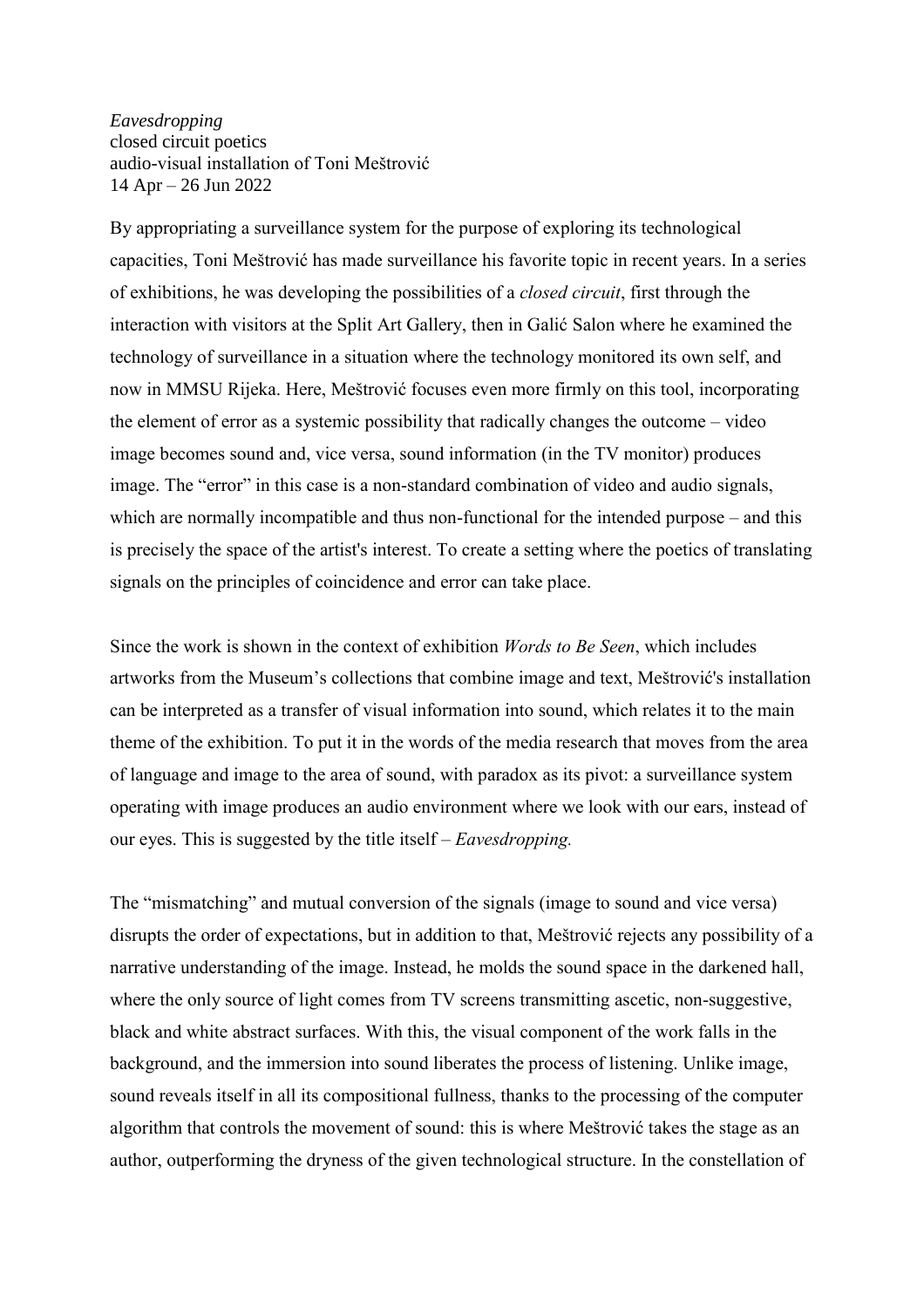two surveillance cameras connected to two mutually activated television monitors, the images converted to sound are transmitted to a multichannel speaker system arranged in the form of an ellipse that does not have an aesthetic but acoustic function.

Meštrović undoubtedly advocates the autonomy of sound at the expense of image, because image itself does not convey any explicit content, so by paraphrasing the idea of a *visual* or *pictorial turn*, we may say this is a *sound turn.* For this reason*,* we can justifiably call *Eavesdropping* an audible image.

Let's ask ourselves, then, is Meštrović's tendency for not showing the image actually a critique of image production in the general visualization of the world? There is no doubt that a disregard for the visible, as well as a self-referential questioning of material (hardware) characteristics of the tool, carries the implications of an iconoclastic letter of the neo-avantgarde. The neo-avant-garde quenched its raging thirst for new possibilities of technology with countless experiments with electronic equipment; since the original purpose of the equipment was not artistic, these experiments represented an unexplored field of new knowledge.<sup>1</sup> While *closed circuit* was generally used to transmit image and allowed for a mirroring confrontation with self (artist's or visitor's), invoking a process of identification, *Eavesdropping* opens up a space of dissociation where sound comes out as a digression, due to the error of missconnection made at the beginning.<sup>2</sup> Fundamentally non-sensual, unspectacular in a fluxus-like manner, and yet conceptually poetic, the work does not depend on visitors, but includes them, either as observers and witnesses to duration, or as random passersby captured by the eye of the cameras.

j

<sup>1</sup> Some musicians and visual artists in the late 1950s, 1960s and 1970s experimented with electronic devices, from radars, oscilloscopes, radios and TV sets, to constructed video synthesizers, which has redrawn the traditional boundaries between visual and non-visual, artistic and non-artistic. Among them were Benjamin F. Laposky, Norman McLaren, John and Whitney, Karl Otto Gőtz, Nam June Paik, Shuya Abe, Steina and Woody Vasulka, Steve Rutt, Bill Etra, Stephen Beck. Many of them looked up to artists from the period of historical avant-gardes, who were pioneers of such reflections, such as Naum Gabo and members of the Bauhaus.

 $2$  In his works that premiered at an exhibition at Parnassus Gallery in Wuppertal in 1963, which was considered a turning point in video art, Nam June Paik did the other way round – he connected TV sets to microphones that altered the image on the screens. Cf: Edith Decker-Phillips, *Paik Video*, Station Hill Arts, Barrytown LTD, New York, 1998, p. 12. 32-40.